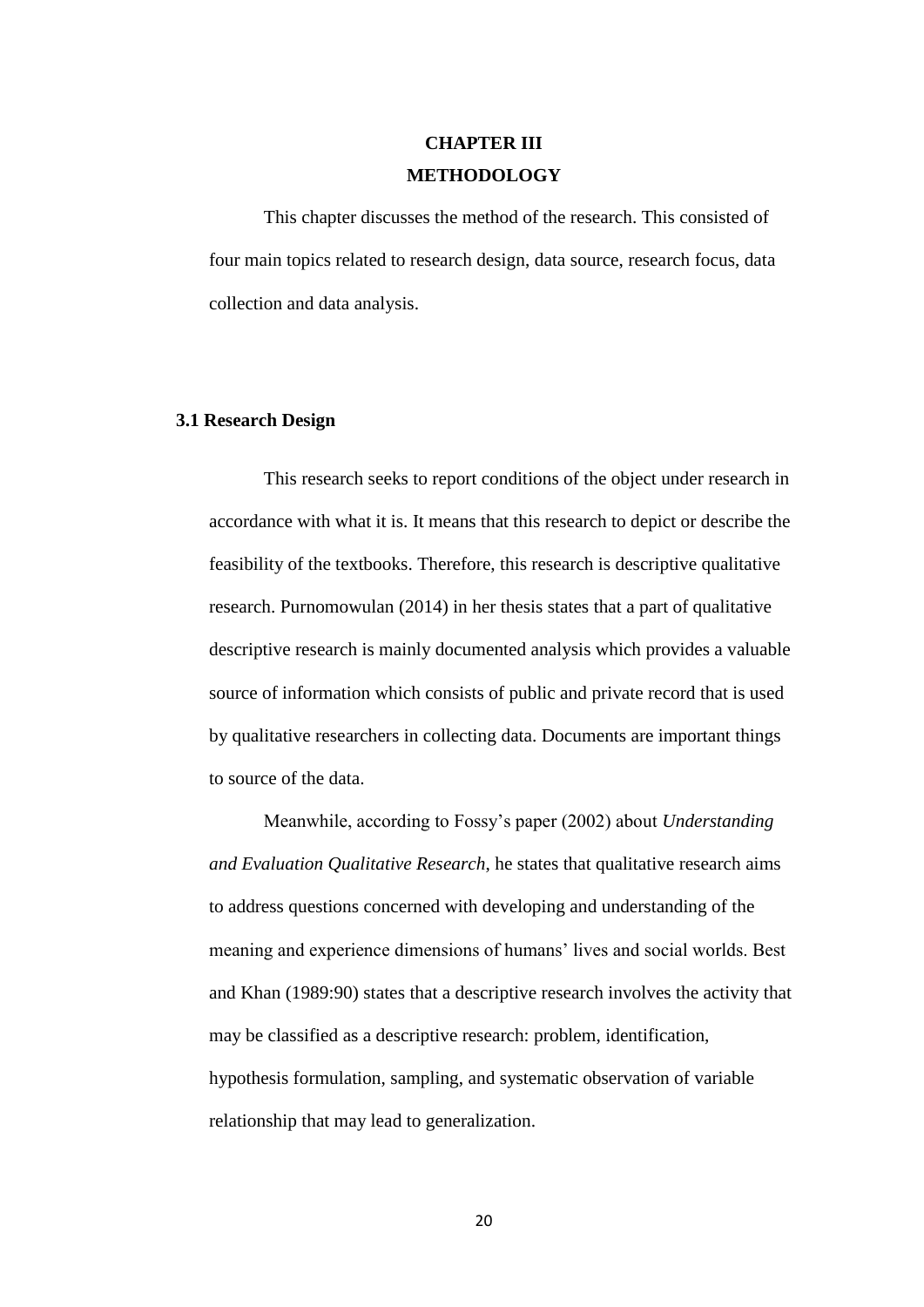To be specific, a content analysis is English textbook entitled Bahasa Inggris: Contextual teaching and learning for VII grades level 4 editions. In this analysis, the researcher wants to analyze if the textbook has suitability of subject matter with standard competency and basic competency, development of life capability, and development of diversity perception. Leedy and Ormrod (2001:155) in Vicasari's (2012) states that content analysis as a detailed and systematic examination of the contents of particular body of materials for the purpose of identifying patterns, themes, or biases. They explain that content analysis covered all of content of materials appropriate by purpose of identifying patterns, themes, or other.

## **3.2 Data Source**

This research put the data source from the textbook entitled *Bahasa inggris: Contextual teaching and learning for VII grade level 4 editions*. This textbook was developed based on School-based Curriculum (KTSP) 2006. It was written by Th. Kumalarini, et al and was published by Pusat Perbukuan (Pusbuk) in 2008. It has 202 numbers of pages, 8 numbers of units, and 21x30 cm for book size.

So, the researcher encourages analyzing the English textbook at seventh grade Junior High School. There was a need to see whether the textbook meet the criteria of good textbooks according to the criteria determined by Pusat Perbukuan (*Pusbuk*) and whether the textbook were applicable and relevant according to 2006 Curriculum. Thus, the researcher decided to conduct an evaluation on the textbook.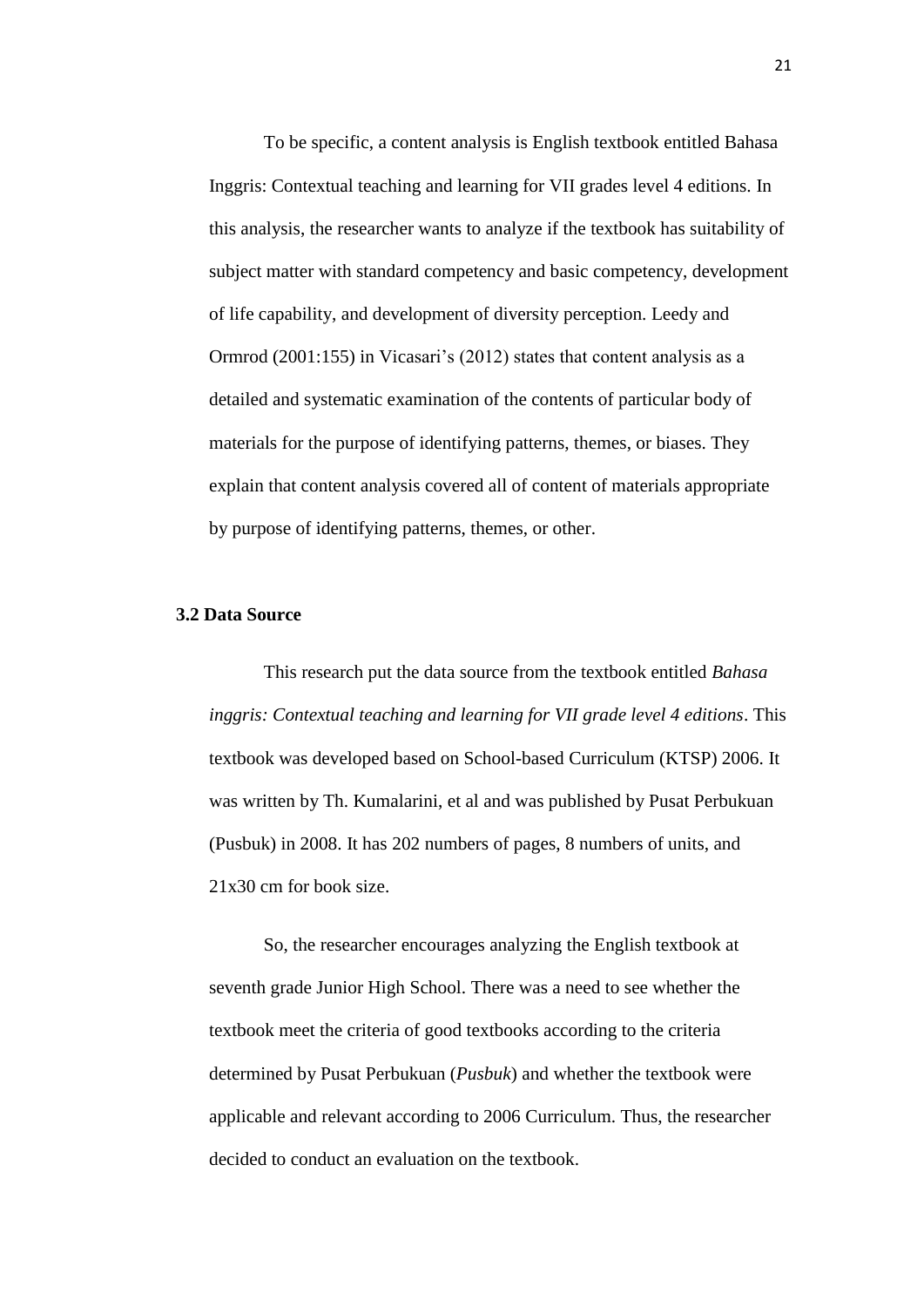#### **3.3 Research Focus**

This research focuses on contents of expediency, such as suitability of subject matter with standard competency and basic competency, development of life capability, and development of diversity perception. This research does not involve language and presentation components.

# **3.4 Data Collection**

Data collection is a process of obtaining data from a data source. Data source is the subject of research to get the required data. In collecting the data, the writer uses documentation as a technique. Documentation is notes of event already past. Documentation is form of written, pictures, or monumental creations by the people.

Documentation forms of written such as the exercises include completing the text, matching the pictures with the text, etc. Documentation forms of pictures such as photo, graphics, and picture of life. Documentation forms adopted among text with the pictures in order to make the students easy to understand the materials. Documentation in this research is English textbook. The textbook is entitled *Bahasa inggris: Contextual teaching and learning for VII grade level 4 editions.* These textbook is analyzed based on the criteria for textbook evaluation by Pusat Perbukuan (*Pusbuk*) to get the data.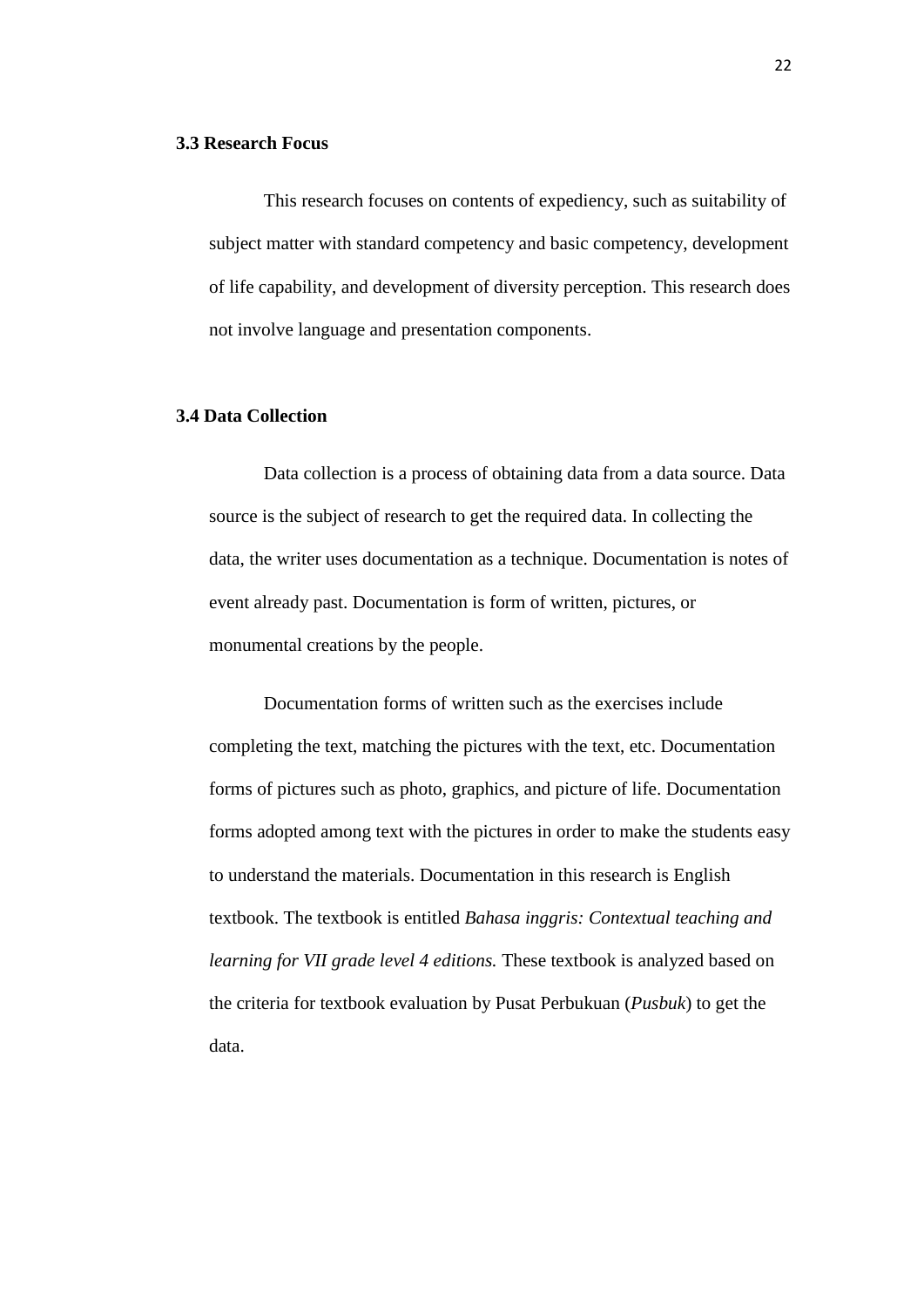#### **3.5 Data Analysis**

Data in qualitative research is all of thing whichis gotten to explain the problems being explored. This data became a basic for inference analysis. In this research, data analysis carried out by descriptive. To know expediency of the textbook, the researcher uses qualitative method. So, this research used descriptive qualitative.



Picture 1.1 Scheme of analysis databy Prayoga's thesis

In this case, the researcher used 3 subcomponents and it prefer to Prayoga's criteria. The first subcomponent is suitability of subject matter with standard competency and basic competency. There are 2 items in this subcomponent. That are; the material presented in accordance and includes all of materials contained in the standard competency and basic competency, and contains practical examples in accordance with the practice life of concrete in people's daily life, and in accordance with the needs of learners. The second subcomponent is development of life capability. It involves 3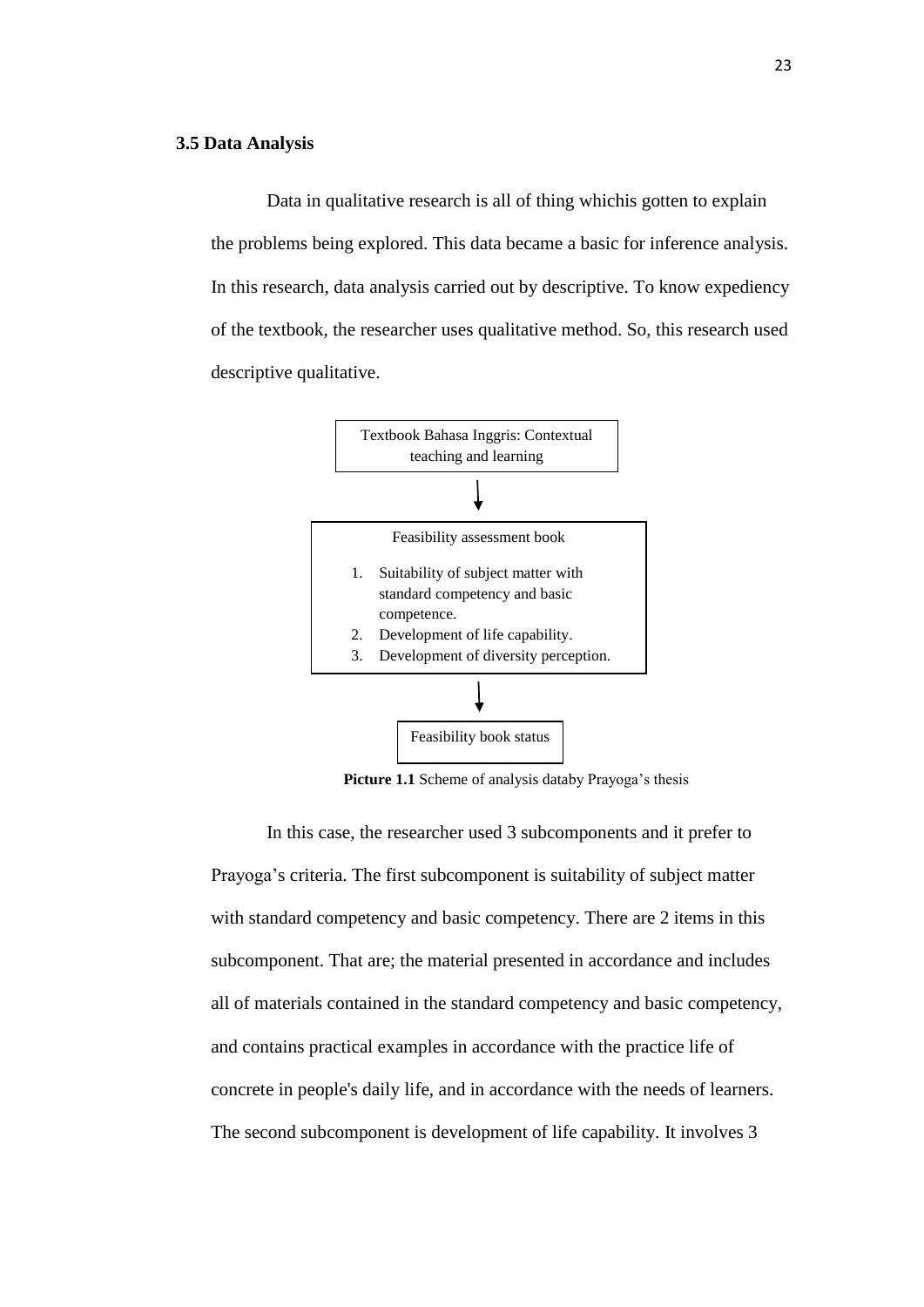items; those are proficiency academic, personal skills, and social skills. The last subcomponent is development of diversity perception. It has 2 items; they are: the materials in accordance with the development of science and using features or examples current/actual (Appendix 1).

While according to Pusat Perbukuan (*Pusbuk*) and BSNP, there are 21 subcomponents those are completeness, deepness, social function, element and structure of meaning, linguistic features, modernity, development of life capability, development of diversity perception, systematization, balance among each chapter, learner-centeredness, development of students' initiative, creativity, and way of thinking, development of students' independence, development of students' ability to shelves reflection/evaluation, introduction completeness, substance deepness, closing, suitability of students' cognitive development, suitability with students, socio-emotional development, readable massage, accuracy of language principle, coherence of meaning in a section/chapter/subchapter/paragraph/sentence, unity of meaning in a section/chapter/subchapter/paragraph/sentence (Appendix 2).

The researcher will gives score among 1, 2, 3, or 4 for each item of subcomponents. After that the specific calculation of the data of subcomponents used this formulation:

$$
Precentage = \frac{\Sigma X}{N} \times 100\%
$$

 $\sum X$  = the criteria points for each items in subcomponents who the researcher want to give.